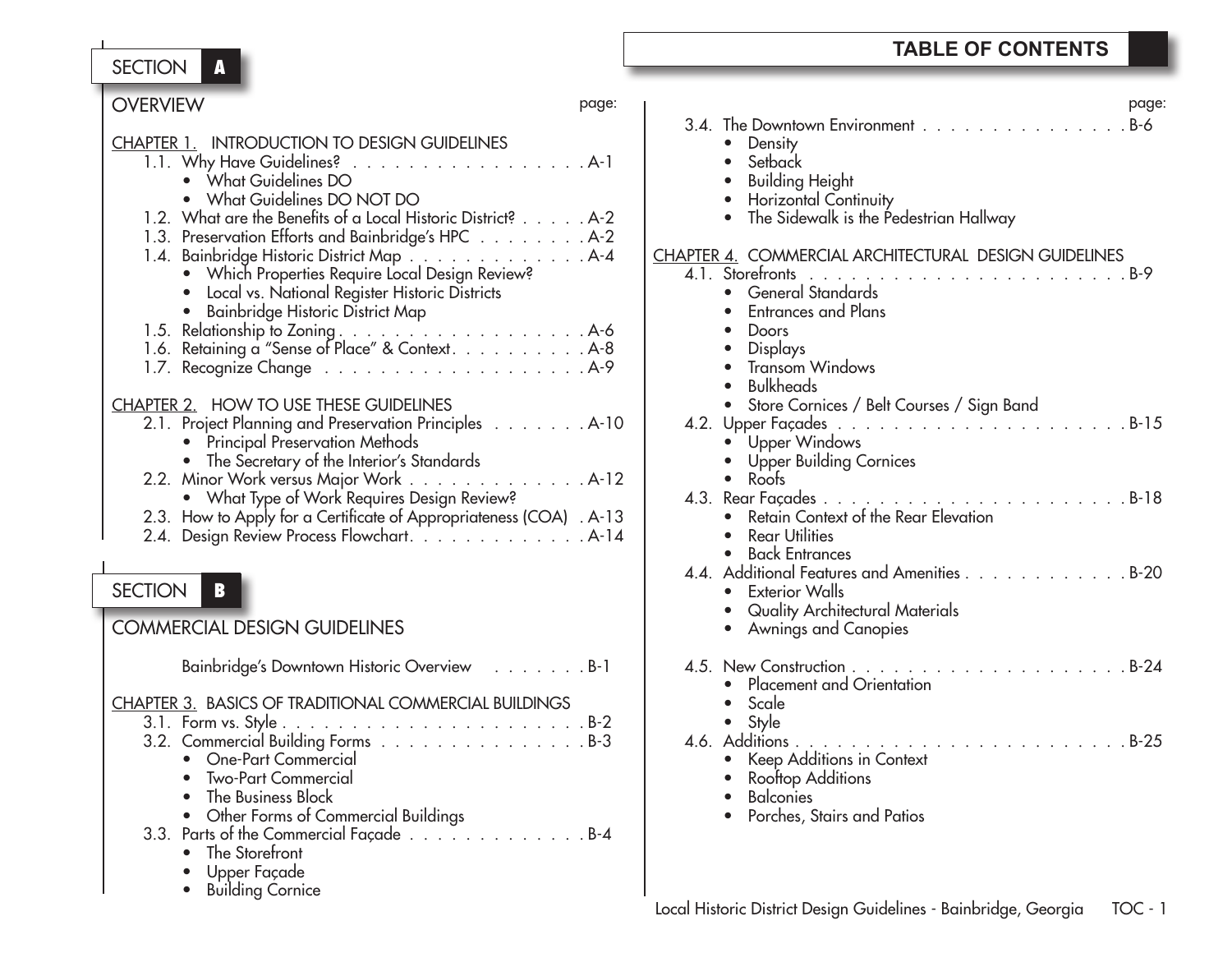| SECTION  <br>$\mathbf c$                                                                                                                                                                                                                                                                                                                                                                        | page: |
|-------------------------------------------------------------------------------------------------------------------------------------------------------------------------------------------------------------------------------------------------------------------------------------------------------------------------------------------------------------------------------------------------|-------|
| <b>COMMERCIAL SIGN GUIDELINES</b>                                                                                                                                                                                                                                                                                                                                                               |       |
| CHAPTER 5. INTRODUCTION TO SIGN BASICS<br>5.1. Marketing and Sign Basics. C-1<br>Keep it Simple<br>The Context of Signs<br>Appropriate Scale                                                                                                                                                                                                                                                    |       |
| Follow Good Sign Placement Practice<br>Create a Hierarchy of Sign Types<br>5.4. The Primary Façade and Sign Division C-7                                                                                                                                                                                                                                                                        |       |
| <b>CHAPTER 6. COMMERCIAL SIGN DESIGN GUIDELINES</b><br>6.4. Advertising and Other Signs. C-12<br><b>Product Endorsement Signs</b><br>Temporary Sales Signs and Banners<br>Historic, Directory and Address Signs                                                                                                                                                                                 |       |
| <b>SECTION</b><br>D                                                                                                                                                                                                                                                                                                                                                                             |       |
| <b>RESIDENTIAL DESIGN GUIDELINES</b>                                                                                                                                                                                                                                                                                                                                                            |       |
| Bainbridge's Traditional Residential Overview D-1                                                                                                                                                                                                                                                                                                                                               |       |
| <b>CHAPTER 7. BASICS OF TRADITIONAL RESIDENTIAL BUILDINGS</b><br>7.1. Residential Form vs. Style<br>. D-2<br>7.2. Common Historic Residential Building Forms D-3<br>• Shotgun & Double Shotgun Forms<br>Basic Gable-end & Pyramid Cottages<br>Progression of Gable-end House Forms<br>Progression of Pyramid House Forms<br>Georgian Cottage & "Sand Hills Cottage"<br><b>Bungalow</b><br>Ranch |       |
| Local Historic District Design Guidelines - Bainbridge, Georgia<br>$TOC - 2$                                                                                                                                                                                                                                                                                                                    |       |

| page:  | page:                                                                                    |
|--------|------------------------------------------------------------------------------------------|
|        | <b>CHAPTER 8. RESIDENTIAL ARCHITECTURAL DESIGN GUIDELINES</b><br>8.1. Amenities<br>. D-6 |
|        | Entrances<br>$\bullet$                                                                   |
|        | Doors                                                                                    |
| $C-1$  | Windows<br>Lighting                                                                      |
|        | 8.2. Foundations, Piers and Crawlspaces D-8                                              |
|        | <b>Architectural Materials</b>                                                           |
|        | 8.3. Porches<br>$\ldots$ D-9<br>General Porch Standards                                  |
| $C-4$  | <b>Columns and Fenestration</b>                                                          |
| $C-5$  | Coverings and Porch Roofs                                                                |
| $C-7$  | 8.4. Exterior Walls and Insulation<br>. D-11                                             |
|        | General Standards for Exterior Walls and Insulation                                      |
|        | Siding and Gables<br>Masonry Walls                                                       |
| $C-8$  | . D-13<br>8.5. Roofs and Rooflines                                                       |
|        | Shingles and Covering                                                                    |
| $C-10$ | Roof Pitch, Shape, and Dormers                                                           |
| $C-11$ | Chimneys, Eaves and Parapets                                                             |
| $C-12$ | Landscape Features and Surfaces                                                          |
|        | Fences, Steps and Walls                                                                  |
|        |                                                                                          |
|        | Placement of Construction                                                                |
|        | Scale and Form                                                                           |
|        | Style                                                                                    |
|        | Views from the Public Right-of-way                                                       |
|        | Home Additions in Context                                                                |
| $D-1$  | Rooftop Additions                                                                        |
|        | <b>SECTION</b><br>E                                                                      |
| $D-2$  |                                                                                          |
| $D-3$  | <b>DEMOLITION, RELOCATION AND STABILIZATION</b>                                          |
|        | <b>CHAPTER 9. PROCESS OF CARING FOR BUILDINGS</b>                                        |

| CHALIEN 7. TNOCEJJ OF CANINO FON DUIEDINGJ           |  |  |  |  |
|------------------------------------------------------|--|--|--|--|
| 9.1. Failure to Provide Ordinary Maintenance E-1     |  |  |  |  |
| 9.2. Variances for Undue Hardship E-2                |  |  |  |  |
|                                                      |  |  |  |  |
|                                                      |  |  |  |  |
| 9.5. Stabilization ("Mothballing") of Structures E-4 |  |  |  |  |
|                                                      |  |  |  |  |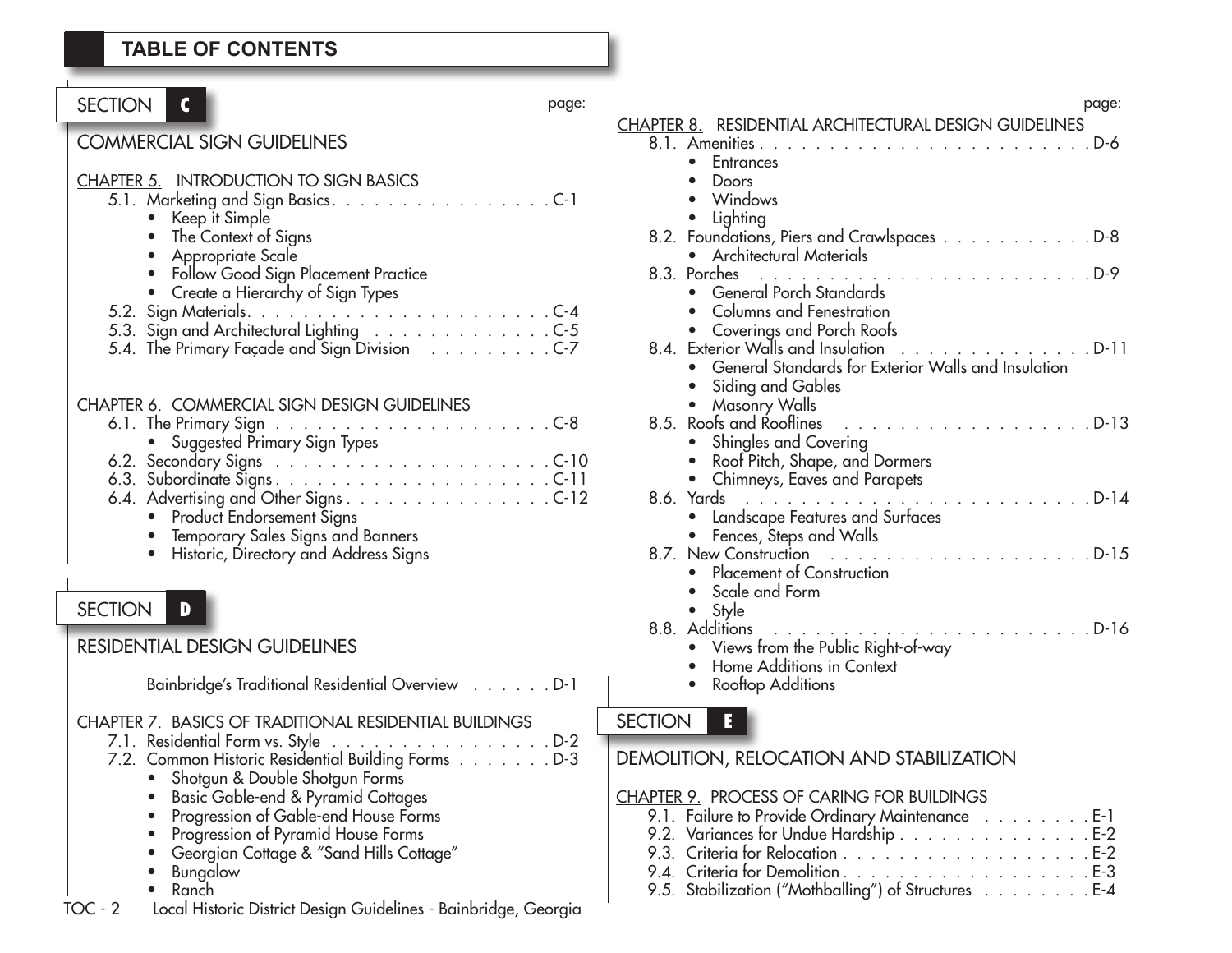### APPENDICES AND RESROUCES **R**

| <b>APPENDIX I</b>   |                                                                                                                                                                                                         |
|---------------------|---------------------------------------------------------------------------------------------------------------------------------------------------------------------------------------------------------|
| <u>APPENDIX II</u>  | <b>Bainbridge Historic Preservation Ordinance:</b><br>Purpose and Designations, Sec. 1-18 R-4<br>Bainbridge Historic Preservation Ordinance:<br>COA Requirements and Process, Sec. 19-34 R-8            |
| <u>APPENDIX III</u> | Bainbridge COA Application. R-12<br>Bainbridge COA Application Checklist R-13                                                                                                                           |
| <b>APPENDIX IV</b>  |                                                                                                                                                                                                         |
| 1.<br>2.<br>3.      | Routine Maintenance Resources. R-18<br>Eight Steps to Complete a Preservation Project R-18<br>National Park Service Preservation Briefs. R-20<br>Energy Efficiency and Historic Buildings $\ldots$ R-21 |
| <b>APPENDIX V</b>   |                                                                                                                                                                                                         |
| 1.<br>2.<br>3.      | Financial Incentives for Historic Preservation Projects. . R-26<br>Georgia State Property Tax Freeze R-26<br>Georgia State Income Tax Credit Program R-27<br>Federal Income Tax Incentive Program R-28  |
| <b>APPENDIX VI</b>  |                                                                                                                                                                                                         |
|                     | Hints for a Successful Historic District Business. R-29                                                                                                                                                 |
| APPENDIX VII        |                                                                                                                                                                                                         |

page: